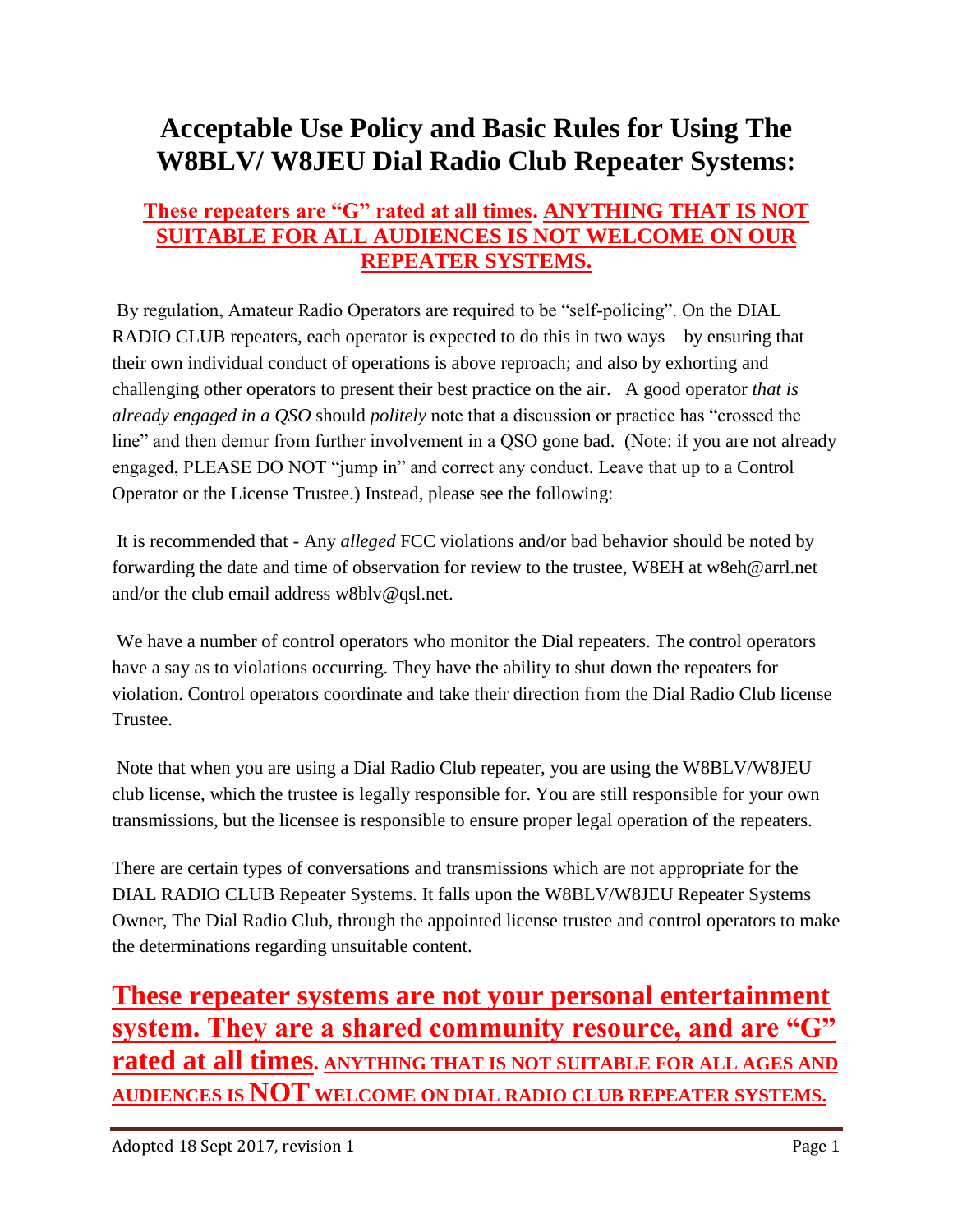IN ORDER TO BEST SERVE ALL MEMBERS AND USERS, THE DIAL RADIO CLUB, (REPEATER SYSTEMS OWNER) RESERVES THE RIGHT TO ENFORCE ANY AND ALL OF THE FOLLOWING:

*AT A MINIMUM*, VIOLATION OF THE **MAJOR POLICIES, and/or RULES OF ETIQUETTE AND CONDUCT** LISTED BELOW WILL PLACE THE OFFENDER IN DIRE RISK OF **ENFORCEMENT POLICY, UP TO AND INCLUDING IMMEDIATE BAN FROM USE OF ALL DIAL RADIO CLUB REPEATER SYSTEMS**.

# **Acceptable Use Policy: Major Policies**

The Dial Radio Club of Middletown Area will have the final say on any repeater systems operation and/or USERS access by legislation and by appointment of the W8BLV/W8JEU license Trustee, who holds legal station license authority granted to him by FCC Regulation. The DIAL RADIO CLUB Acceptable Use Policy may be periodically reviewed and revised by the Dial Radio Club membership. *USERS and club members are responsible for reading, understanding, and adhering to this Policy. Conduct on the repeaters should also be governed by common sense and courtesy, including the use of plain language (technical acronyms are fine). Just talk normal! Please* don't give bad impressions of our services by making thoughtless or off-color remarks. Instead, set an example which others will be proud to follow!

Questions and concerns may be forwarded to w8eh@arrl.net or a Dial Radio Club officer.

- **A. Do not violate any provision of FCC Part 97. Period.** If it becomes apparent that a user is willfully ignorant of, and/or disregarding FCC regulation, that station may be asked by the Trustee or his Control Operators to immediately cease transmissions and to review FCC requirements before returning on-air on the DIAL RADIO CLUB repeater systems. *Alternately*, the repeater in use at the time of violation may be shut down without warning.
- **B. Refrain from discussing religion excessively**. Criticizing or ridiculing (as opposed to discussing, clarifying, or edifying) anyone else's religious beliefs will not be tolerated.
- **C.** Politics is a topic that can be very highly charged. However, most ham operators of voting age already know who they are going to support, and no amount of persuasion will change an individual's political position and platform. *THUS, please* **refrain from discussing politics excessively***. While better avoided entirely*, a few brief remarks pertaining to domestic politics are OK... Occasionally. Somewhat. Raised voices and/or name calling (even in jest) will NOT be tolerated. *Frequently repeating a political opinion / soliloquy will be considered excessive. Criticism of foreign politics and policies of other countries IS NOT OK.*
- **D.** Do not engage in political, religious, or personal soap boxing (can be related to B & C above). Soap boxing (often during overly long conversations), is when people carry on a conversation on the repeater that is a thinly disguised broadcast of personal rhetoric (especially when often repeated over time). The subject is generally to "put down" or ridicule an institution, group, *or*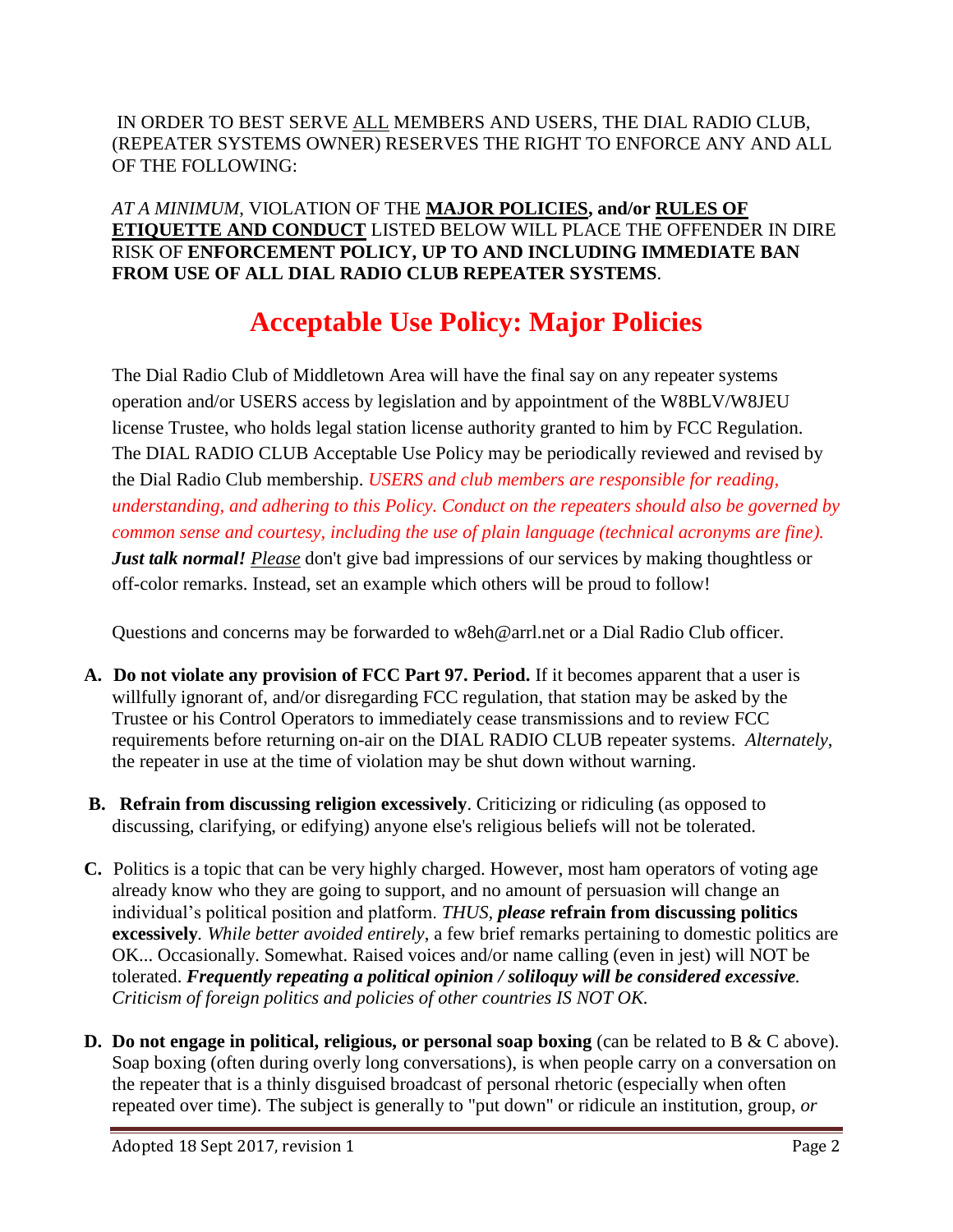*an individual* in the presence of as wide an audience as possible (repeater listeners). *This is very objectionable to other users and listeners*. Using the DIAL RADIO CLUB repeater systems as a platform for soap boxing of any sort, especially harassing or baiting / ridiculing of other ham operators, is unacceptable.

- **E. Do not belittle, berate, defame or speak ill of others**….**period**. This includes individuals, groups, nations, etc. Using words such as idiot, stupid, hate monger, etc. in reference to any person, entity or group will not be tolerated.
- **F. DO NOT REBROADCAST OR OTHERWISE ANNOUNCE LAW ENFORCEMENT ACTIVITY!!** Placing LEO personnel or their work at risk *will not be tolerated.*
- **G. Emergency Traffic, Service NETS, and Special Events sanctioned by The Dial Radio Club on the W8BLV/W8EJU repeater systems hold absolute priority over routine use of system resources.**

Are we talking about censorship? No, not exactly. A person may have the right to stand on the street and say bad things about someone. However, they don't have the same right when they are a guest in that person's house and expect to stay welcome. When using the DIAL RADIO CLUB repeater systems, you are a guest operator of our club station, and no one retains the right to use our repeater systems in ways that the Dial Radio Club feels are objectionable.

In the event that users become derelict in their charge, repeater owners must step in  $-$  thus, violating the preceding **MAJOR POLICIES** and the following **Rules of ETIQUETTE AND CONDUCT** will put any guest operator at immediate risk of any and all of the **Enforcement Policy** listed below:

## **Acceptable Use Policy: Rules of ETIQUETTE AND CONDUCT**

**The following information is a simple guide (***and are also system rules USERS are expected to follow***) to supplement our Major Rules and foster courteous operation on the DIAL RADIO CLUB amateur radio repeaters.** It is inspired by best-practices reported from repeater owners and operators across the country (some who have adopted zero-tolerance for violations and discourteous behavior).

If you operate by these simple guidelines, you should be welcomed on any amateur radio repeater, including those of the DIAL RADIO CLUB repeater systems:

**1.) 1.) There shall be absolutely no communications containing obscene, indecent, or profane words, language, or meaning. Period.** Even 'mild' obscenities are not good operating practice and are prohibited on DIAL RADIO CLUB repeater systems. This includes suggestive phrases, *innuendo* (sexual or otherwise), and suggestive phonetics OR enunciation of such using Morse Code.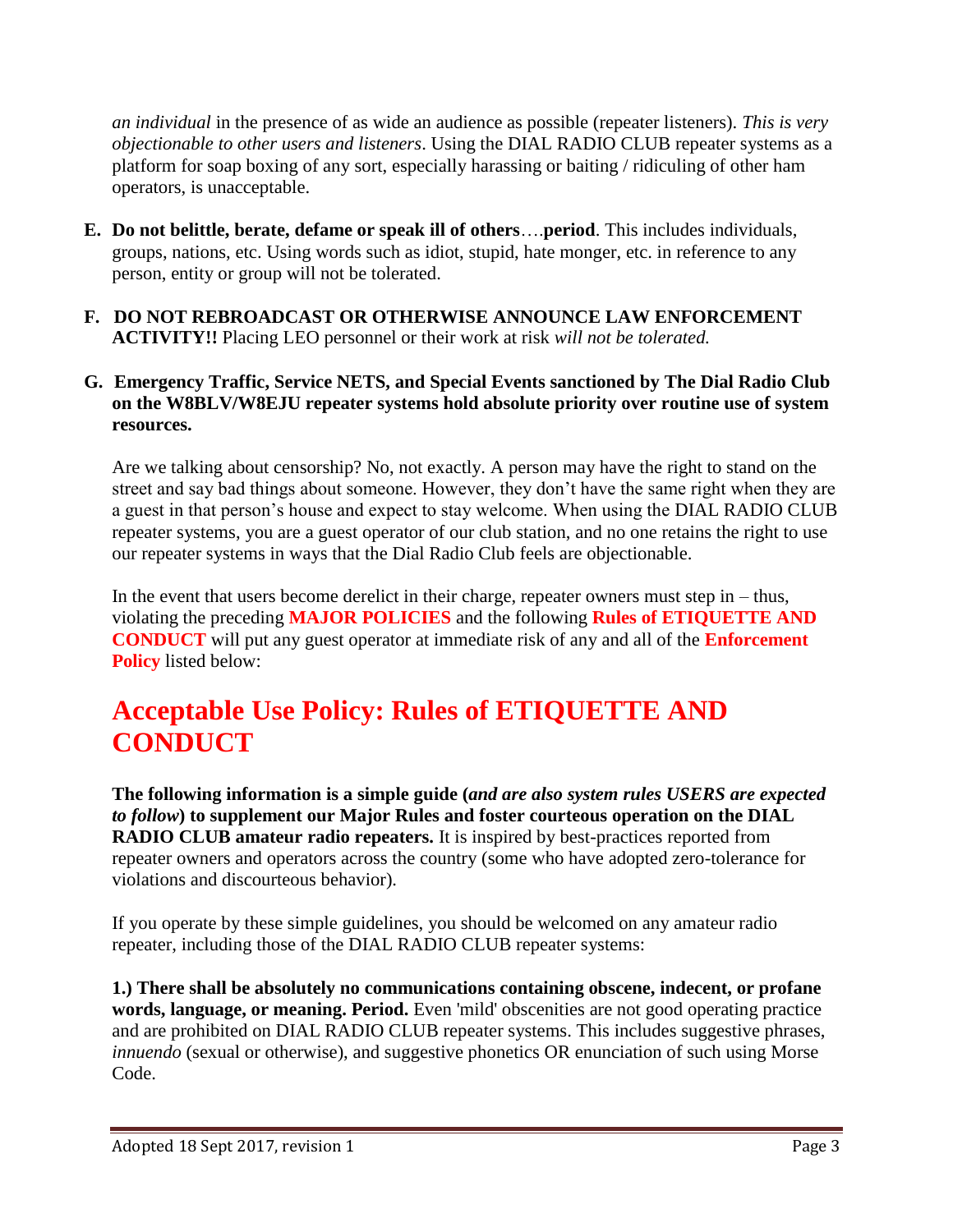**1A.)** Juvenile behavior is not appropriate for the repeater. Talk like mature and polite adults.

**2.) Do not monopolize the repeater.** The repeater is a SHARED resource. *Please be attentive to the amount of time you use the system during a given day, thereby allowing more amateurs the opportunity to use the system under their terms and topics*. Long winded QSO's discourage other users from making use of the system (and no, not everyone wants to break up or join a multiple-hour QSO). So, please be courteous to your fellow operators while using our system. Remember that the DIAL RADIO CLUB repeaters cover most of SW Ohio. Please use the appropriate resources (simplex per ARRL Band Plan or a shorter-range repeater) for extendedduration local coverage QSO's (i.e. more than ½ hour).

Note: Other hams probably want to use the repeater but might not be interested in the subject your group is discussing. None of us should monopolize the repeater, even unintentionally.

*Note: It's not enough to just pause now and then and invite others to join in.* They may just not be interested in the topic. Be polite, and don't be a "repeater hog."

**3.) Don't just break up a QSO** and change the topic (hint, you can wait until they finish their discussion); *Do not interrupt existing conversations unless you have something meaningful to add.* If you feel compelled to interrupt an existing conversation, remember that it is just as distasteful to do so on the air as if you did it in person. If you do "jump in", please be patient and keep in mind that previous parties may wish to take a moment to finish their line of thought.

**4.) Ignore jammers** and others who try to disrupt the repeater's normal operation. Without any reaction from the repeater users, they will have no audience and probably go away in short order. When you attempt to engage them, it only fuels their actions. *If you feel compelled to help, DO check the repeater input and report your observations (signal strength and other identifiable attributes) to the license trustee via email or private message.* 

**5.) You May BE the Problem** - Note: If you are someone who is the subject of frequent interference, it may be a sign that you are aggravating people with your operating habits. This may be a sign that it is time for you to adjust your attitude and use of the repeater (no trolling for purposes of self-entertainment by controversy are allowed).

**6a.) "For Identification"** - The Dial Radio Club understands the minimal FCC requirements set for identification, however, FCC regulation also allows repeater owners to set additional guidance and rules for use of their repeater systems; *Thus – while on the DIAL RADIO CLUB repeater systems, please transmit your call sign when you first come on the air, in order to state the source of the signal being transmitted.* Make sure that your station transmits its ID a minimum of once every 10 minutes (you are encouraged to operate in good practice, but there is no need to identify too often). If a contact is less than 10 minutes, please give your station's call sign as you end the contact.

**6b.) Unidentified transmissions** are not allowed. Period…. (this includes "kerchunking the repeater")… it's prohibited by FCC regulation. However, testing the repeater is allowable with identification included. Simply say your call sign and the word "test".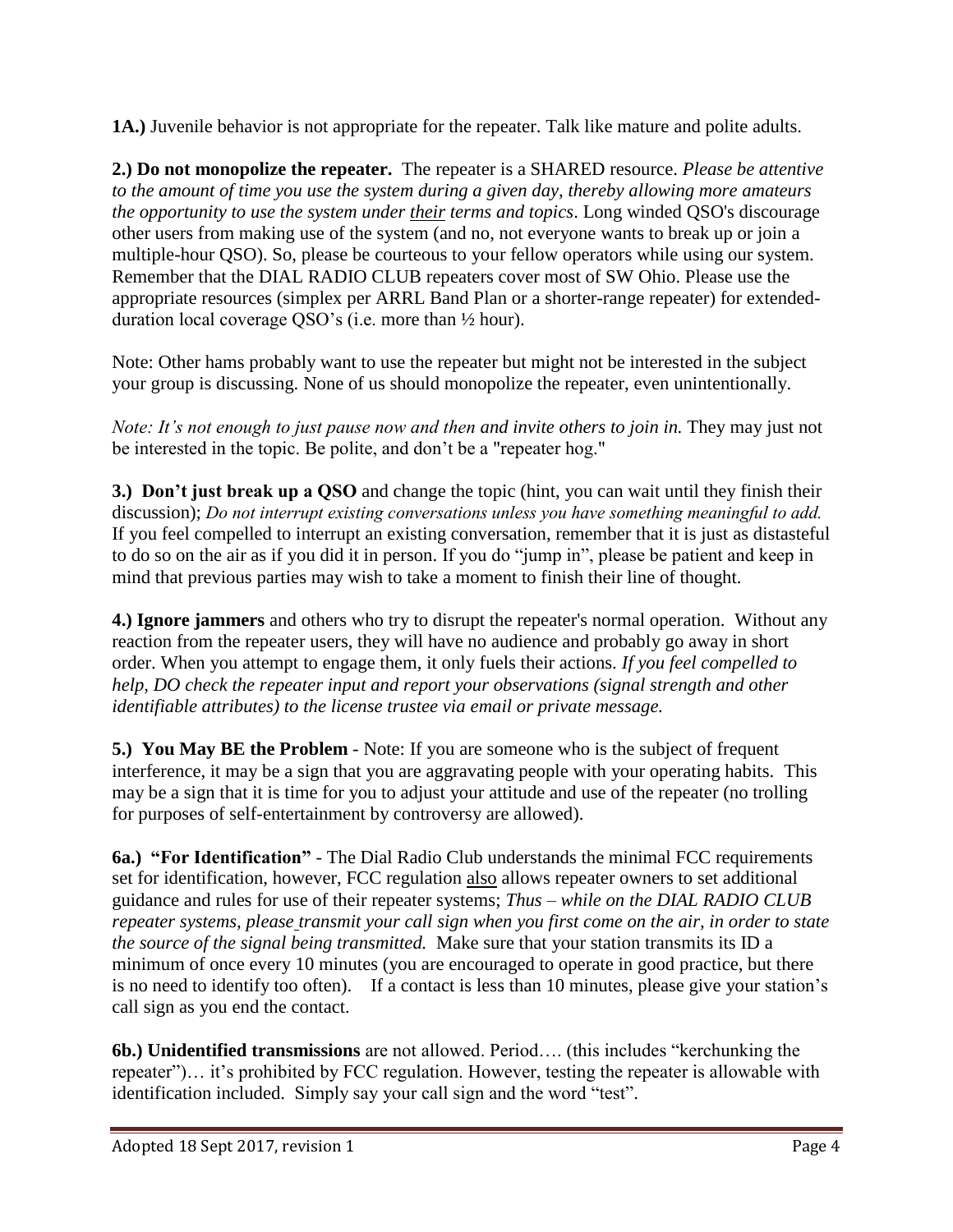**7.) Don't do these!** Don't cough, clear your throat, sneeze, perform other bodily functions, etc., on the air; Please un-key your microphone before these "emissions" take place.

**8.) Be upbeat and courteous. Don't habitually complain!** This especially includes complaining about other hams, the repeater, or some aspect of the hobby.

**9.) Do NOT use the word "break" to join a conversation.** It is not considered good operating practice and in most circles the word "break" is reserved for announcing emergencies. If you simply want to join in, simply transmit your call sign.

**10.) Promptly acknowledge any break-in stations** and permit them to join the conversation or make a quick call. **Always - immediately yield the frequency to a breaking station with emergency traffic.**

**11.) Please do not use phrases learned on 11 meters, and please use appropriate language for operating ham repeaters. -** *Please* speak plain English…period - the truth is, the scanning public needs to hear good operating practice, and… most Amateur Radio operators find the sound of CB lingo worse than fingernails on a blackboard. The main thing to remember is to just talk in a normal manner.

Talk just like you would to someone in person. There's nothing different about talking over the radio. Using slang jargon on FM repeaters just labels a person as a LID. In summary, Conduct on the repeaters should be governed by common sense and courtesy, and the use of plain language (technical acronyms are fine). Just talk normal! Please don't give bad impressions of our amateur radio services by making thoughtless or off-color remarks or using arcane jargon. Instead, set an example which others will be proud to follow!

**12.) Be considerate during commuting hours** (6-9AM and 4-7PM drive times) should be left to the mobile stations who have limited time to converse. The repeater is there to help extend the range of mobiles and portables, so be courteous and give them priority during commuting hours.

**13.) Roundtables** - Following a roundtable, or rotation format is the best way for 3 or more to participate. Please don't ignore people by not passing it to them for several turns.

**14.) Courtesy pause** - Please provide a brief pause between transmissions in order to allow folks to join in. Please do not "quick key" to respond to others. Wait for the courtesy beep before making your transmission. If the repeater doesn't have a courtesy beep (like 147.315), wait for the repeater carrier to drop before transmitting. *People breaking into / joining a conversation* should transmit their call sign when the currently transmitting station un-keys.

F*or people already in the conversation*, we suggest that before you key the mic, count to three (allow others an opportunity), transmit for a moment, then let up to ensure that you are not doubling (or tripling, or quadrupling!), then continue your transmission. It's not hard. Maybe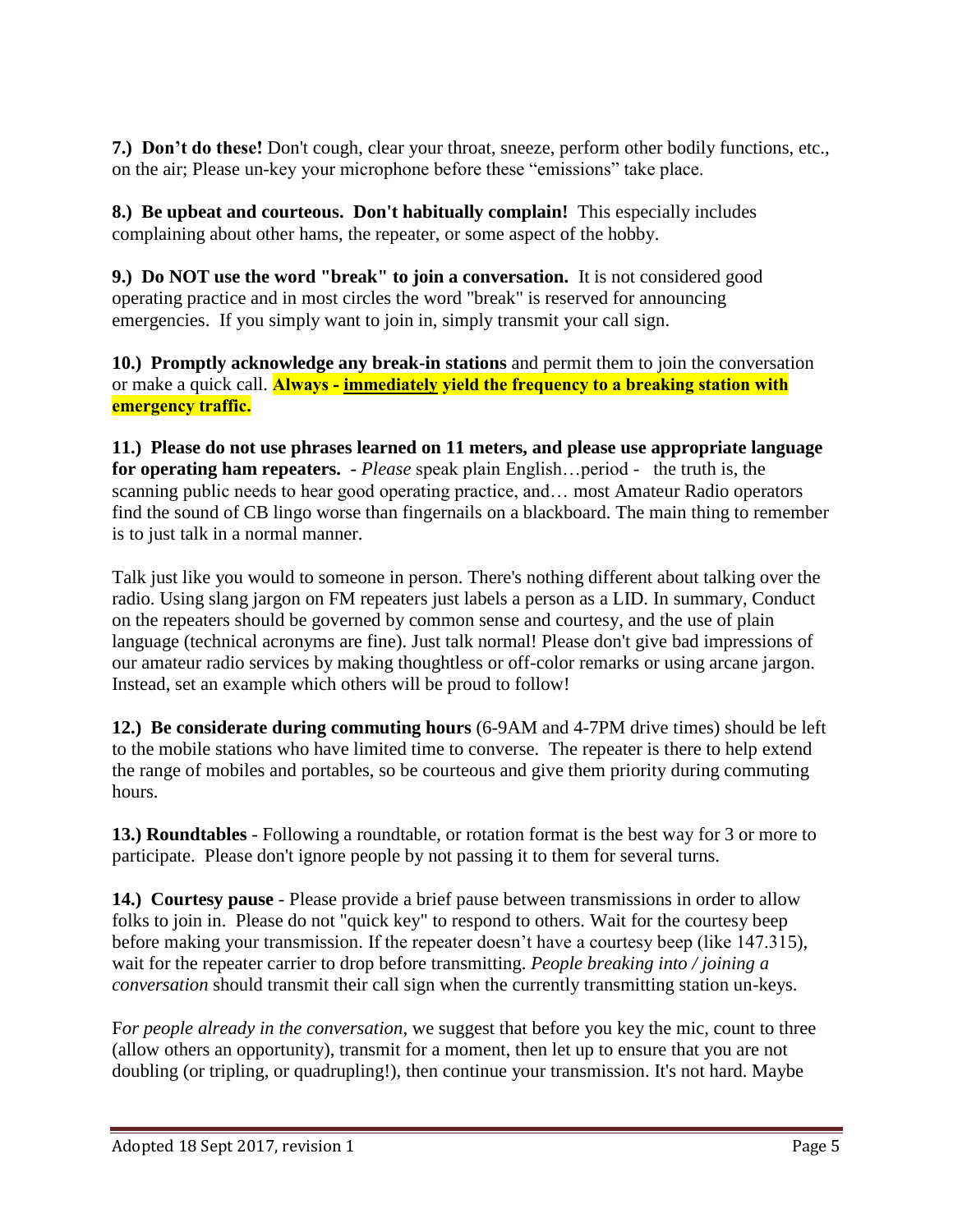even consider letting the repeater drop out for a moment during crowded QSOs.

**15.) Equipment** - There are no minimum "equipment requirements" on the DIAL RADIO CLUB repeater systems. Just do your best to maintain a communications quality signal, and understand that the listening audience certainly appreciates a "full-quieting" signal more than a "scratchy" one. Technical assistance is available to help you achieve your higher signal-quality goals.

**16.) Intimidation is not allowed** – direct, implied, inferred, or threats ("joking" or otherwise). Period.

**17.) "Advisory Intimidation" is not allowed** – including *any* – joking or otherwise… advisory or provocation to physically harm others (example "you ought to shoot Joe" or "You should slap your waitress or your wife"). It's simply derogatory.

**18.) Pecuniary Interest** – USERS shall NOT have even the appearance of conducting businessrelated activities; i.e. pecuniary interest. Communications on behalf of your employer or your business is strictly prohibited by FCC rules.

**19.) USERS shall NOT suggest, advise, or otherwise recommend any illegal activity.** Period. In any context. Weasel words will not change the inference involved, so just don't do it.

**20.)** When using the DIAL RADIO CLUB repeater systems, on-the-air advertisement of personally-owned HAM RADIO related items is permitted, *as long as prices are not discussed on the air, and the deal is not consummated on the air.* 

## **ENFORCEMENT Policy**

#### **Please note that ALL DIAL RADIO CLUB repeaters may be recorded.**

The Trustee, and his assigned Control Operators prefer *NOT* to intervene on any given conversations held on the System's repeaters. USERS are expected to "play by the house rules" which are provided in the sections above which are titled "**Acceptable Use Policy: Major Policies"** and also "**Acceptable Use Policy: Rules of ETIQUETTE AND CONDUCT".** When USERS exceed the boundaries described above, or exhibit behaviors deemed to be out of line with intent expressed above, then access to the DIAL RADIO CLUB repeater system resources is subject to evaluation, restriction, and enforcement.

#### **Enforcement Pathways Include the following:**

- **1. First warning:** Verbal reminder, email, phone call, or private message (via Control Operators OR Trustee). Multiple violations are subject to Written Warning.